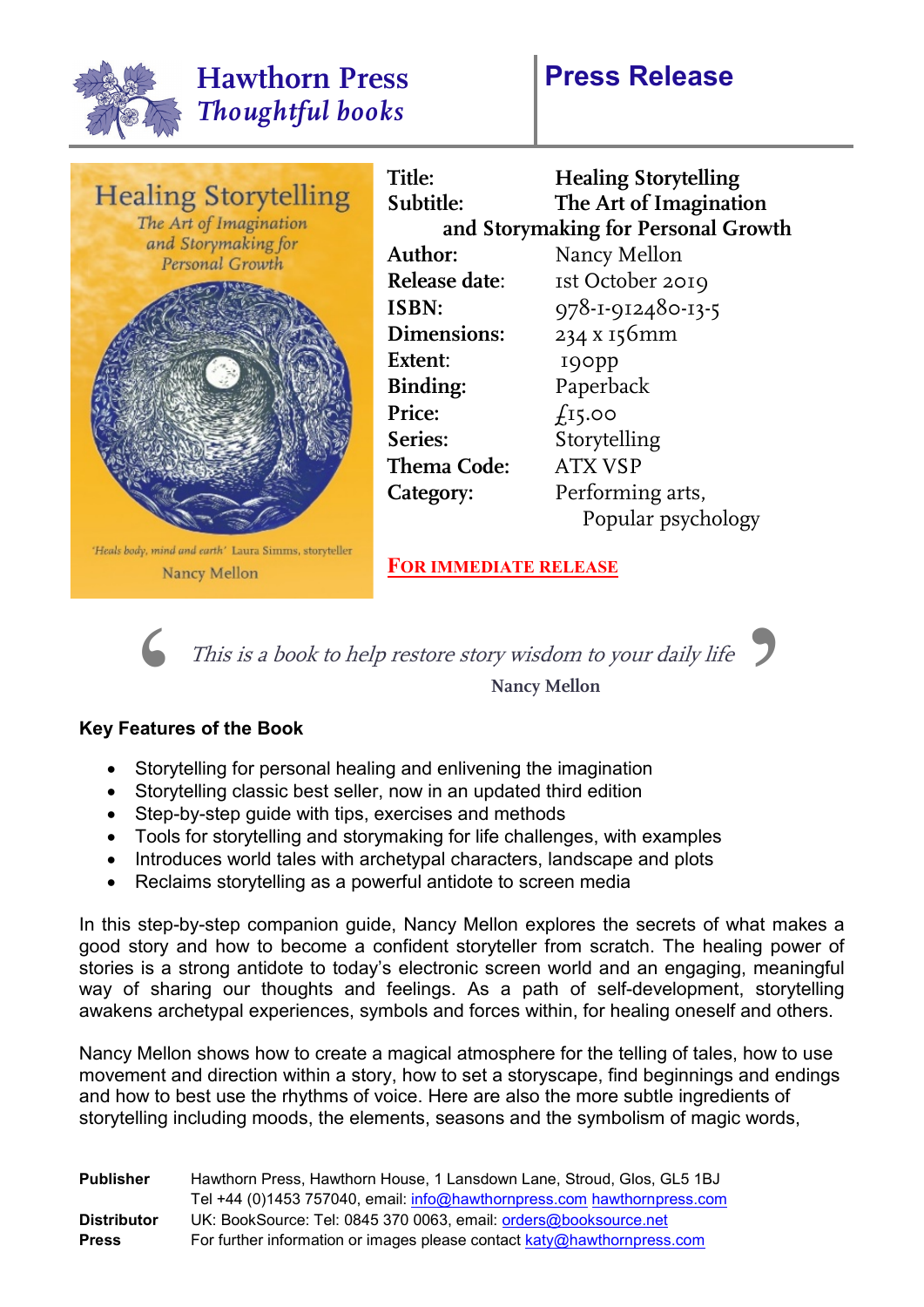

objects and weapons that represent the external and archetypal forces in our world. This is a revised and updated third edition of the classic *Storytelling & the Art of Imagination* first published in 1990. The new cover features the beautiful *Apple Tree Moon* woodcut by the artist [Arthur J. Penn.](http://www.arthurjpenn.com/)

**[Hawthorn Press](https://www.hawthornpress.com/about-hawthorn/)** is a small independent publisher that has a dedicated [storytelling series](https://www.hawthornpress.com/series/storytelling/)  comprising more than a dozen titles.



## *The Author*

Nancy Mellon has pioneered healing, therapeutic storytelling both as a therapist and as an educator for over thirty five years. Her work has reached healing arts specialists world-wide, and inspired parents, teachers, grandparents, writers, artists and storytellers with the healing power of story. She is a former Steiner-Waldorf educator, working from kindergarten through to Class 12, now as a psychotherapist she specialises in healing through the arts. An enchanting, much loved storyteller, she also wrote the Hawthorn Press classic *[Storytelling with](https://www.hawthornpress.com/books/storytelling/storytelling-with-children/)  [Children.](https://www.hawthornpress.com/books/storytelling/storytelling-with-children/)*

*The author's website:<http://www.healingstory.com/>*

## **Endorsements for** *Healing Storytelling*

'This is one of the most beautiful books written about the power of storytelling to heal body, mind and earth. It is a precious medicine chest of inspiring, profound activity. We need Healing Storytelling.' Laura Simms: storyteller, author of *Our Secret Territory: The Essence of Storytelling* and *The Robe of Love: Instructions for the Heart*

'This storytelling classic is packed full of gentle wisdom and inspiration to help develop the imagination. Its focus on the power of storytelling to nourish and sustain us all through hard times is particularly moving and relevant today.' Sue Hollingsworth: storyteller and co-author of *The Storytellers Way*

'Once in a while if you are very lucky you come across a book that stops you in your tracks. As a spontaneous storyteller for some 30+ years I rarely come across a book of such immediacy and engagement for the complete beginner as much as the professional storyteller. It is not at all surprising that this book is coming up for its third edition. It is a 'howto' storytelling classic. You can open this book anywhere to become fascinated by its content and the incredibly useful storytelling exercises that populate its pages.' Alexander MacKenzie: storyteller in executive education, OSHR Management Consultant, author of an illustrated Hospice book, *Humbert Bear Likes to Doze: Joy in the face of adversity.* 

'Healing Storytelling portrays adults and children finding healing and creative courage in the midst of even the direst of life stresses. Many teachers, students, community leaders, parents, therapists and other professionals have carried this inspirational book with them,

| <b>Publisher</b>   | Hawthorn Press, Hawthorn House, 1 Lansdown Lane, Stroud, Glos, GL5 1BJ  |
|--------------------|-------------------------------------------------------------------------|
|                    | Tel +44 (0)1453 757040, email: info@hawthornpress.com hawthornpress.com |
| <b>Distributor</b> | UK: BookSource: Tel: 0845 370 0063, email: orders@booksource.net        |
| <b>Press</b>       | For further information or images please contact katy@hawthornpress.com |